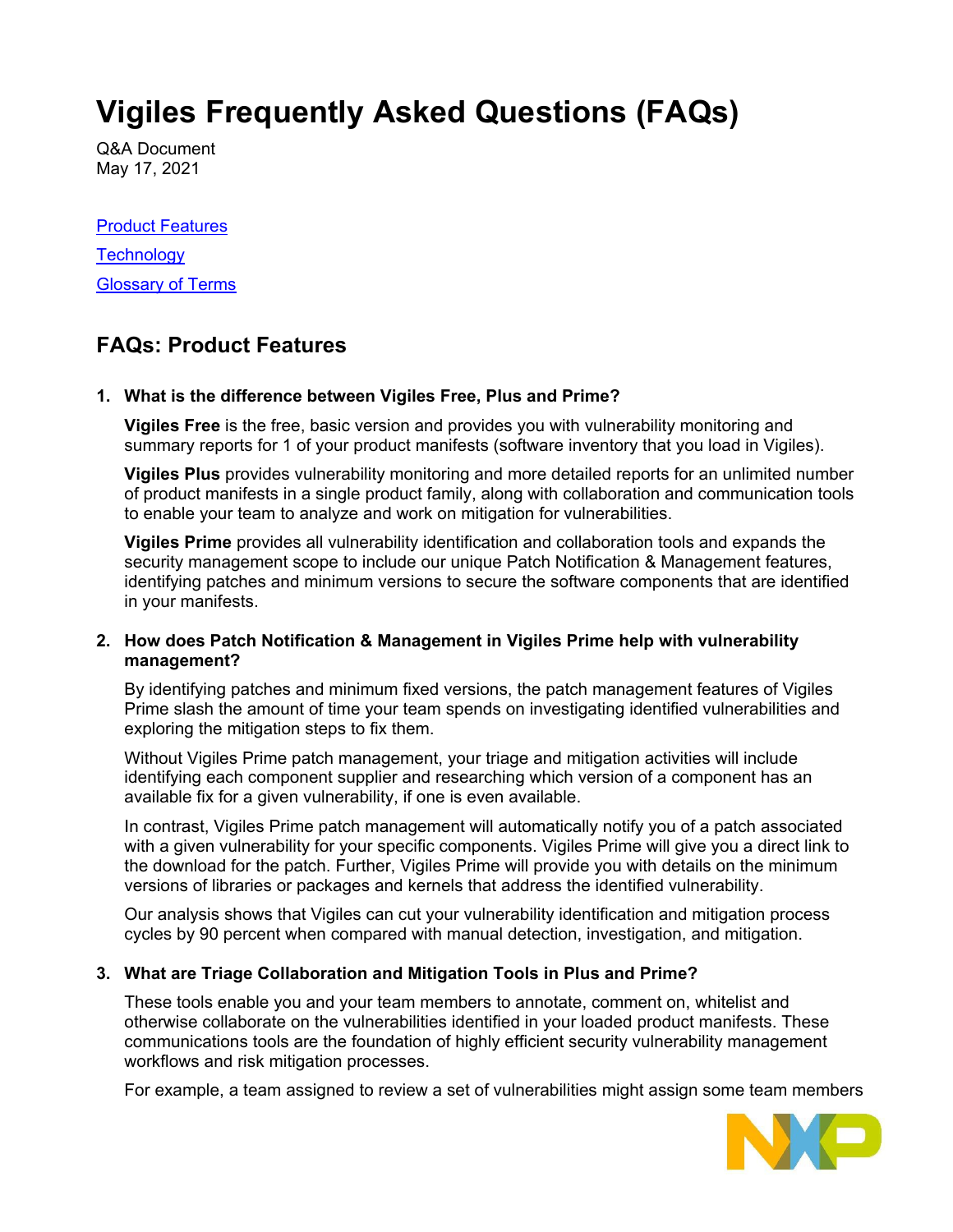to conduct impact analysis. Those team members can communicate quickly and easily about their evaluation of the security risks posed by specific vulnerabilities.

Other members may focus on high severity vulnerabilities to investigate expedited mitigation options, sharing their findings to weigh options and accelerate the response and fix.

Throughout these processes, some vulnerabilities may be whitelisted, which means they are tagged as acknowledged and in process or fixed. That way they do not clutter up the broader evaluation of inbound vulnerabilities or the mitigation workflows.

Along with flexible filtering, dashboarding, and reporting features, these collaboration tools can significantly cut the time your team spends on understanding the impact of a vulnerability and fixing it.

#### **4. How do I upgrade to Plus or Prime?**

Just [click here to upgrade](https://www.timesys.com/security/vigiles-vulnerability-management-patch-monitoring/buy/) at any time.

#### **5. Is Vigiles open source?**

Vigiles is divided into two parts.

The first part of Vigiles collects the software manifest from a Yocto project and is licensed under MIT license with Timesys copyrights (see: [https://github.com/TimesysGit/meta-timesys/tree/zeus\)](https://github.com/TimesysGit/meta-timesys/tree/zeus).

The second part consists of the Vigiles scanner, backend database and user interface. This part of Vigiles is a Timesys proprietary product.

#### **6. Does Vigiles only support Yocto or does it support other build systems? Are custom Linux kernel, crosstools and bootloaders also supported?**

Vigiles supports a number of build systems, including: Buildroot, Yocto Project and Timesys Factory. And Vigiles can be used with other build systems as well.

Using the Vigiles UI, you can upload software manifests from any of the three build systems mentioned. In addition, Vigiles supports .csv format, so you can generate a software manifest from any other build system and format it as a .csv spreadsheet that you can upload. We provide guidance on creating a Vigiles .csv manifest here:

<https://linuxlink.timesys.com/docs/wiki/engineering/VigilesCSV> (Vigiles account required to access).

You can also create your software manifest from scratch entirely online using the Vigiles "Create Manifest" UI.

# **7. Can Vigiles be used with any BSP or processor?**

As mentioned above, Vigiles is integrated with different build systems. As long as your build system or manual SBOM is used, it can track vulnerabilities with one caveat — Vigiles tracks processor vulnerabilities. So, if your processor or architecture has vulnerabilities tracked by NVD, Vigiles will track it.

#### **8. Currently, we use Linux kernel 4.9 in our project. Can it be scanned using Vigiles or does the kernel need to be a newer version?**

Yes, projects using Linux kernel 4.9 can be scanned for vulnerabilities using Vigiles. And projects using older versions of the Linux kernel can be scanned as well.

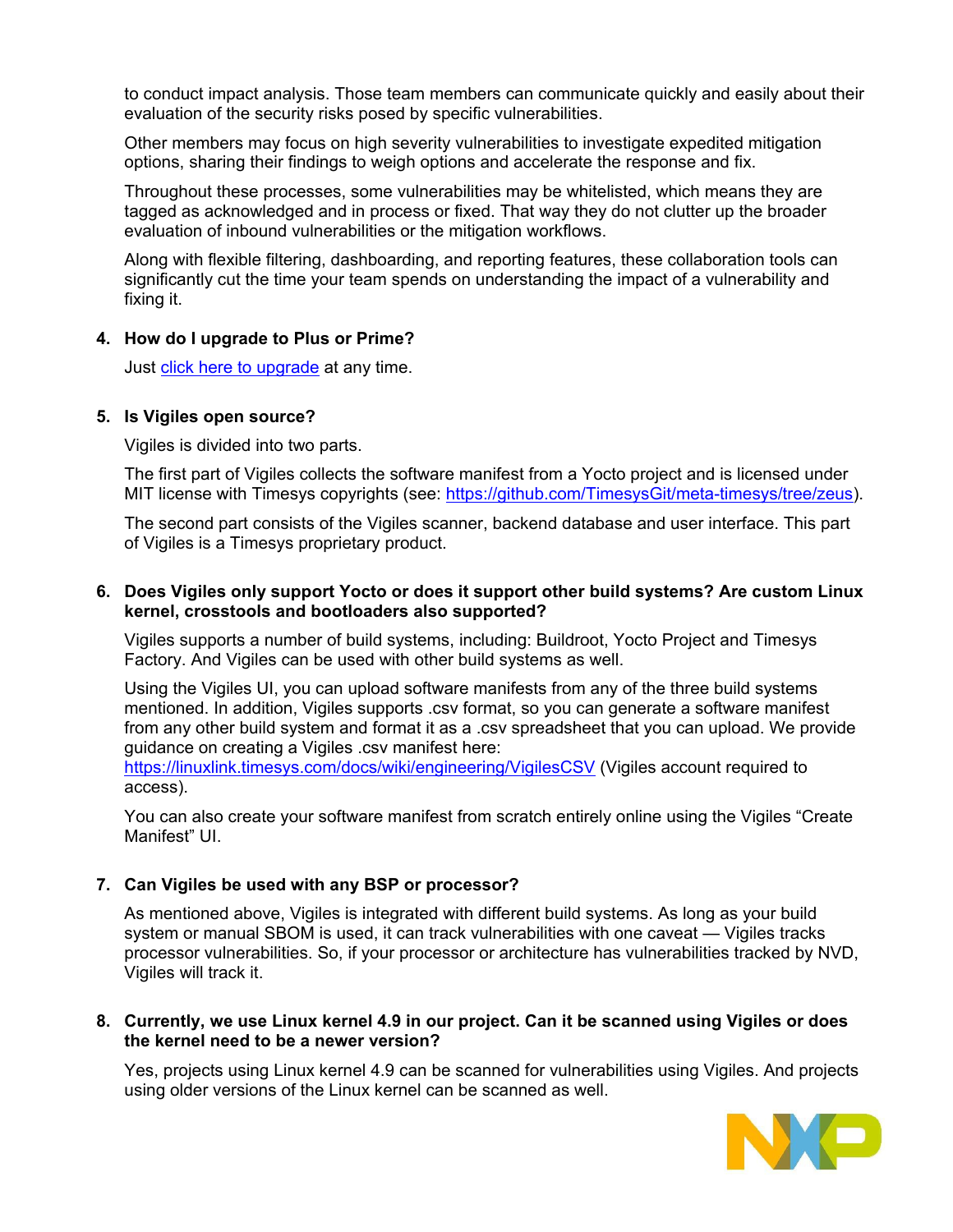With older kernel versions, you should expect to see more vulnerabilities in the Vigiles report. In general, we recommend that our customers use a recent Long Term Support (LTS) version of the Linux kernel. Because security fixes get backported by LTS kernel maintainers, using a recent LTS version of the Linux kernel will allow you to leverage those backports in your BSP/product.

# **9. What is a product manifest?**

A product manifest is the inventory of your product's software components and the versions in your design, loaded into Vigiles for security monitoring.

### **10. Do I need to manually load my product manifest each time a report is generated?**

Vigiles does not require you to upload the product manifest each time it is run. In a typical Yocto build environment, the Vigiles Yocto layer will extract the manifest from your source code.

#### **11. How are Vigiles results presented? Are the reports exportable (json/xml) for integration into company-wide issue trackers?**

Yes. The Vigiles results can be exported. You can export them as a spreadsheet or a PDF, so the results can be easily integrated into your own issue tracker.

In the upcoming Vigiles release, you will also have the ability to get reports via JSON directly in your build system. This will provide further integration into your company-wide issue tracker.

#### **12. Is there a limit to the number of the projects you can have in Vigiles?**

No. For a given CPU, there is no limit to the number of projects you and your team can setup in Vigiles.

# **13. How is Vigiles different than other vulnerability scanners including Black Duck?**

Vigiles is best suited for embedded. Specifically, Vigiles:

- Tracks CVEs already fixed in Yocto/Buildroot, letting you/your team focus on vulnerabilities that need to be fixed.
- Enables up to 4x reduction in CVE review with kernel and U-Boot configuration-based filtering.
- Provides superior vulnerability reporting with fewer false positives.
- Provides links to patches and commits, reducing time to needed address/mitigate vulnerabilities.
- Features an advanced filtering capability, helping you/your team to prioritize and focus on only the vulnerabilities that matter.

In addition, Vigiles customers have access to the Timesys TRST Security team for help with any CVE questions as well as access to a Managed BSP Maintenance Service option for those who do not want to fix the vulnerabilities themselves.

#### **14. Does Vigiles support Android security patches?**

Vigiles is not fully enabled for Android yet. However, you can use Vigiles and BSP Maintenance to monitor CVEs and fixes, and for help with triaging the Linux portion of Android.

For the Android Open Source Project components from Google, use the security tracking bulletin from Google [\(https://source.android.com/security/bulletin\)](https://source.android.com/security/bulletin).

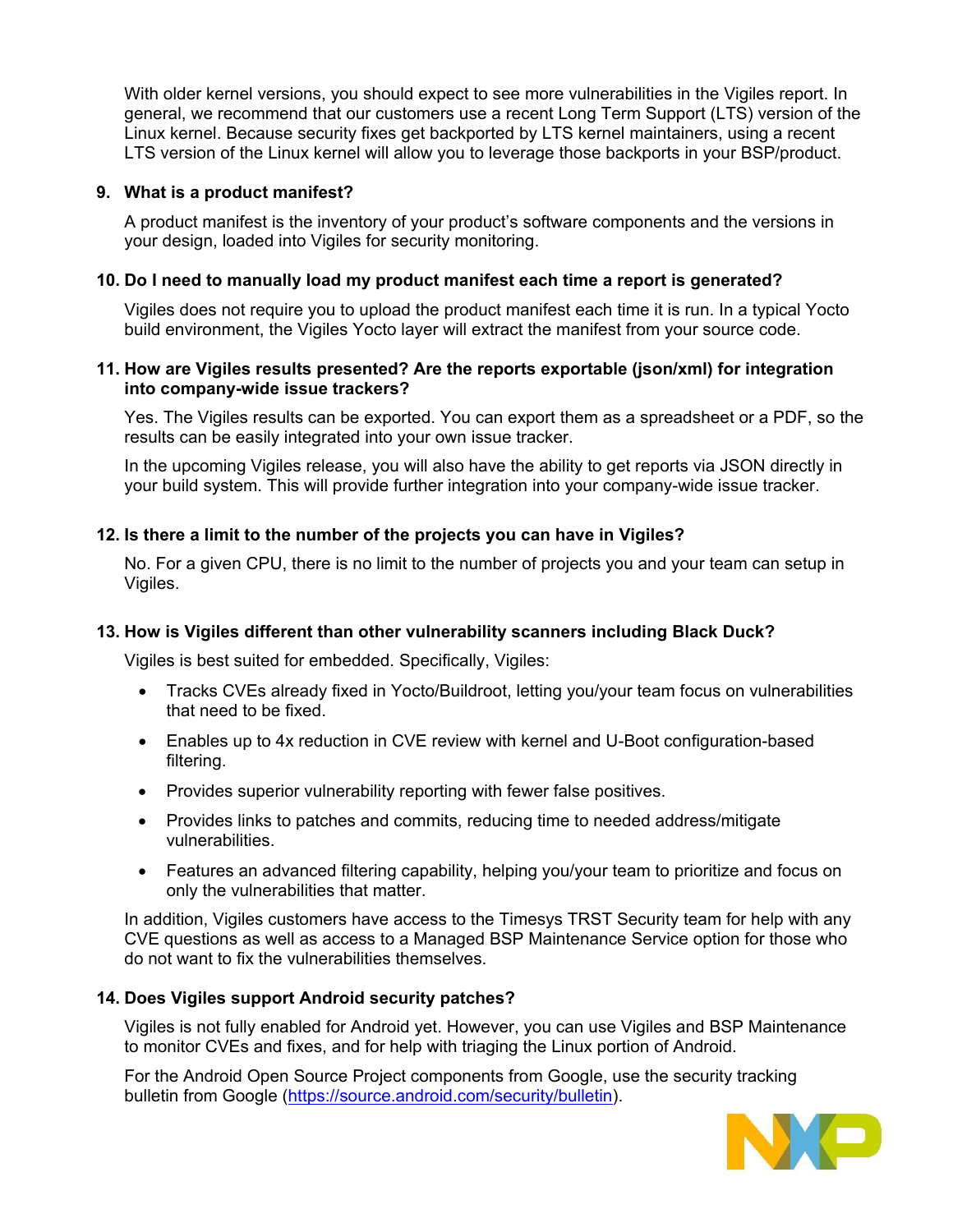# **15. Do Vigiles and Linux Test Project (LTP) overlap?**

The two solutions do not overlap, but can be used together.

Vigiles monitors vulnerabilities for the entire Linux BSP including the Linux kernel, bootloader and userspace packages, and LTP helps with verifying/testing Linux feature functionality. Therefore, you can use Vigiles to identify CVEs and available fixes, and then once you and your team go through triaging and fix implementation, you can run LTP to verify Linux functionality.

#### **16. Is it possible to run Vigiles on a device not connected to the Internet?**

First, it's important to note that Vigiles does not interact with the target device.

Vigiles works by extracting package/version information from the build system Yocto/Buildroot) or by the user generating/uploading a Software BOM CSV file to Vigiles. Vigiles then compares the list of packages/versions against a Timesys-curated vulnerability database and generates a web report accessible only by the end user and/or user's team.

Currently, Vigiles is a hosted/cloud only solution. We do provide an on-premises version of Vigiles that can be on your network without internet access. However, we do plan to provide an onpremises version later this year.

#### **17. Is there way to use Vigiles with "Layerscape SDK" build process? Is there a way to use Vigiles with Layerscape BSP (Ubuntu-based)? Or should we generate a manifest from Ubuntu ourselves?**

Currently, there is no direct support to extract the manifest from "Layerscape SDK" flex-builder, however, we are investigating adding support for Layerscape SDK in a future release of Vigiles to enable seamless integration.

At this time, you can still use Vigiles with the Layerscape SDK. You can manually create a CSV file and/or use the Vigiles UI to create a manifest containing all the NXP packages and then upload it to Vigiles to generate a vulnerability report. If you need help, we can either assist you in creating the CSV file, or we can create it for you.

Currently, for Layerscape Ubuntu-based BSPs, you can use Vigiles to monitor vulnerabilities for NXP packages. For Ubuntu userland packages, use Ubuntu security bulletin for tracking user space CVEs: [https://people.canonical.com/~ubuntu-security/cve/universe.html](https://people.canonical.com/%7Eubuntu-security/cve/universe.html)

# <span id="page-3-0"></span>**FAQs: Technology**

# **1. What is Vigiles?**

Vigiles tracks Common Vulnerabilities and Exposures (CVEs), providing end-to-end vulnerability management, while improving on the CVE data publicly available from the National Vulnerability Database (NVD).

# **2. How does it work? How does Vigiles determine which CVEs to report?**

Vigiles pulls CVE information from National Vulnerability Database (NVD) every 24 hours.

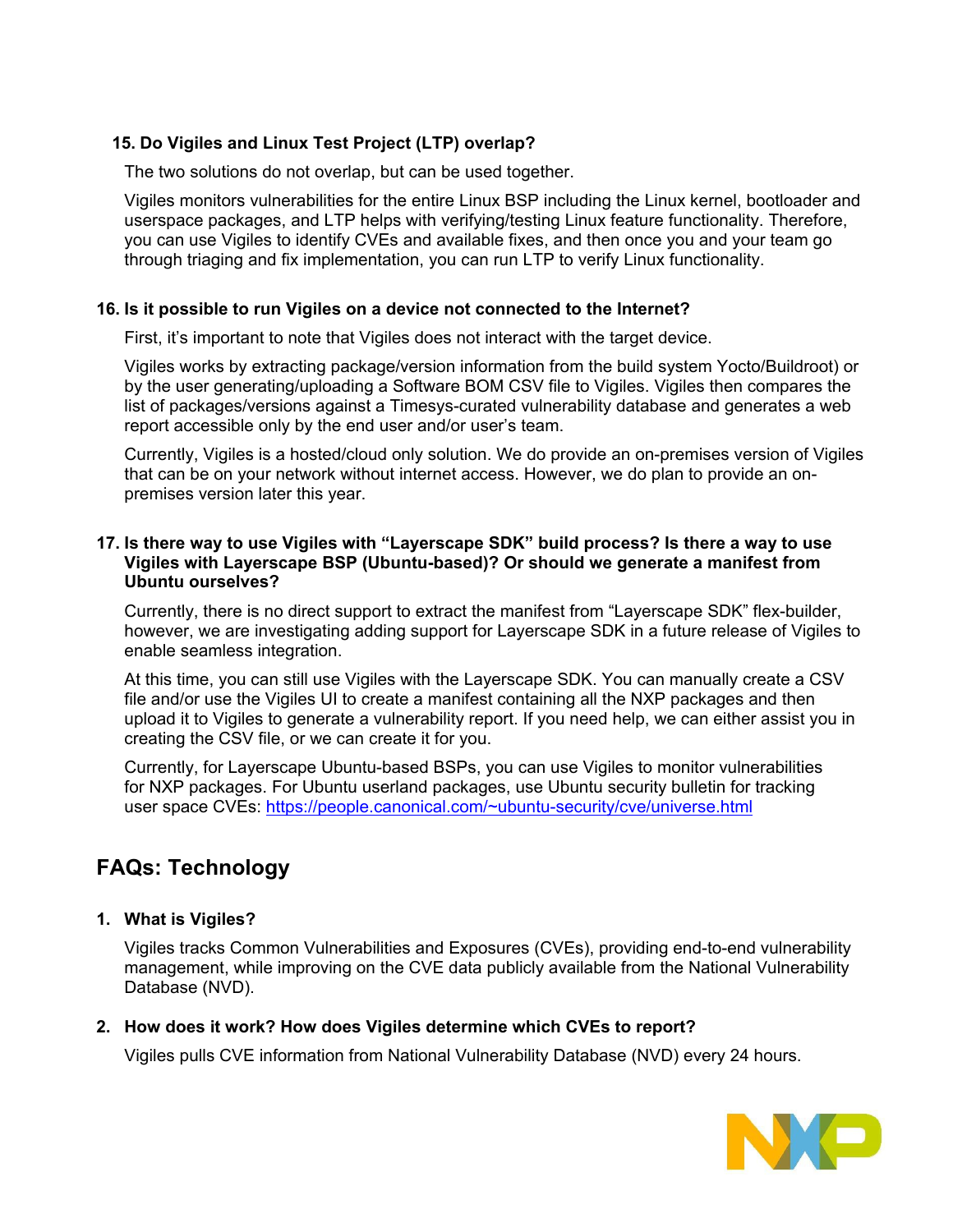For a particular CVE, there is a unique name for the specific software or hardware that is affected. This scheme is called Common Platform Enumeration (CPE), and it's used for mapping a CVE to a product name and version. Most commercial and open source tools use CPE.

If this hardware or software CPE appears in a client's Software Bill of Materials (SBOM), then Vigiles pulls the data for the corresponding CVEs. The SBOM is automatically generated for [Yocto](https://github.com/TimesysGit/meta-timesys) and [Buildroot.](https://github.com/TimesysGit/vigiles-buildroot)

#### **3. Of the approximate 350 new CVEs announced each week, is this just the number of CVEs reported against the Linux kernel mainline?**

The approximate number of 350 vulnerabilities reported each week refers to all vulnerabilities reported in CVE tracking databases for all software.

On average, you should expect that approximately 10 CVEs/month will directly apply to your embedded Linux product. And many of these issues will indeed be reported for the Linux kernel itself.

# **4. Can you get false positives?**

Tools relying on CPE data from NVD, like Vigiles, are still prone to missed CVEs, false positives (reported CVE is not applicable to the package/version), and reporting delays.

This can be due to CPE data quality issues (like incorrect product names or version information), incorrect SBOM information (name/version number), or delays in a CVE being published in the NVD.

Timesys takes a number of steps to improve coverage and reduce false positives; see the next question and answer for further details.

#### **5. How does Vigiles filter out false positives?**

Filtering out false positives begins with the Timesys TRST Security Team. The team uses inhouse developed automation and some manual work to mark CVEs correctly in our in-house curated CVE database. This work, which involves fixing some of the issues typically encountered, such as version issues, LTS kernel minor release info, etc., enables us to host a curated CVE database that contains highly accurate CVE info.

Then, Vigiles relies on our curated CVE database during the scanning process. In addition, Vigiles takes into account any filters you may applied such as the Linux kernel configuration and U-Boot configuration filters, along with factoring in any CVE patches already applied, resulting in a highly accurate security vulnerability report.

#### **6. How does Vigiles improve upon info from the National Vulnerability Database (NVD)?**

Vigiles provides up to 40% accuracy improvement over the NVD with Timesys' curated CVE/CPE database.

Timesys' security team has error detection mechanisms in place via our BSP Maintenance service, customer feedback, and upstream Yocto patch submissions. Using this info, the security team **manually analyzes** incorrect CVEs and updates it in our systems. We also cross-verify our database with Upstream mailing list, issue trackers, security bulletins, Debian/Ubuntu/RedHat security trackers, SoC vendor advisories.

Additionally, we've created **intelligent curation algorithms** for the Linux kernel and u-boot that run on a nightly basis. We automatically update our curated database with fix commit and backports using git.

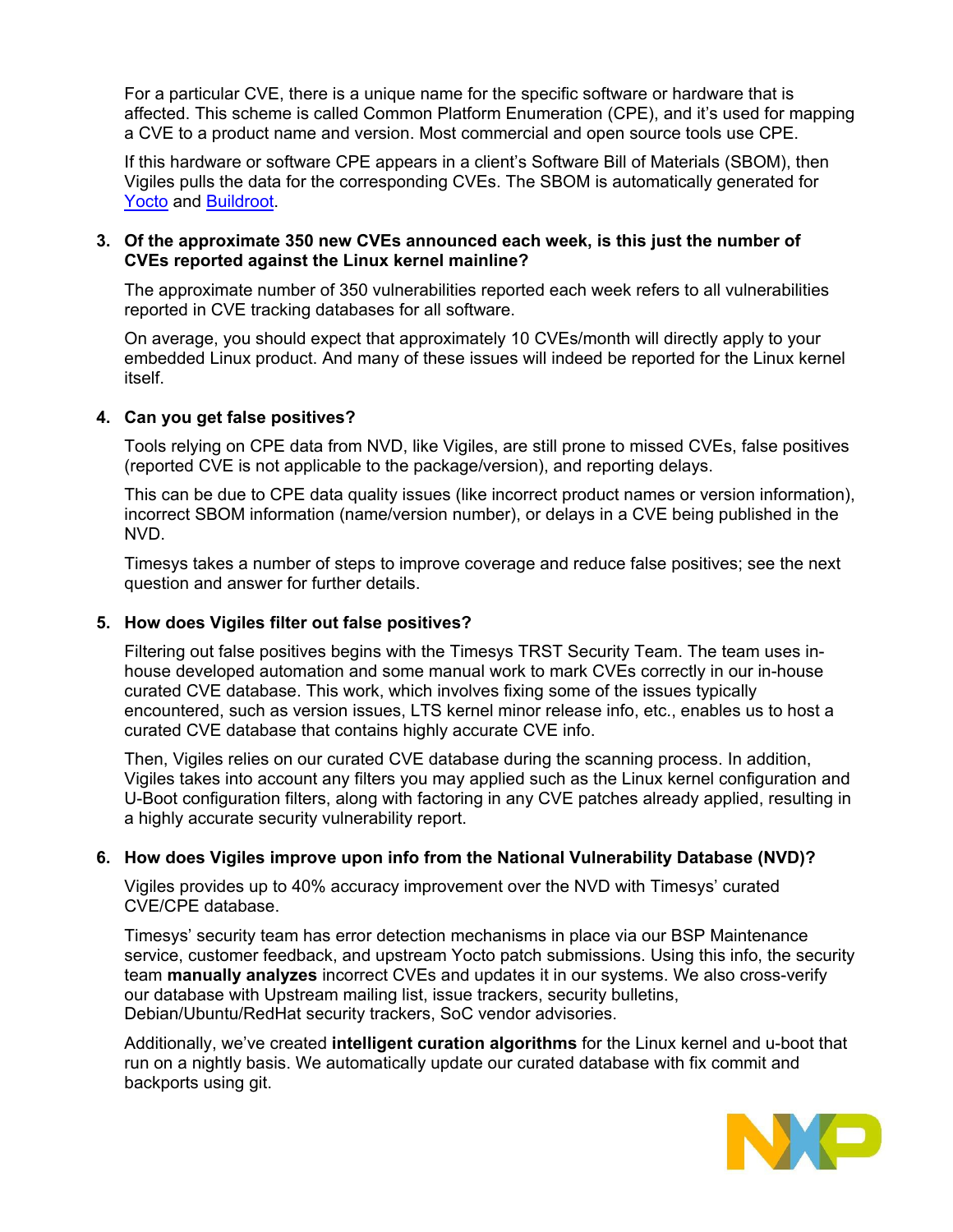Finally, we minimize reporting delays. By augmenting our database with information from multiple feeds, we can notify our customers of CVEs not yet reported by the NVD — sometimes up to four weeks earlier!



#### Vigiles high-level architecture overview

#### **7. Does Vigiles have a way to catch errors like typos or missing mappings?**

If a package in the SBOM is not found in our database, we alert the user in the CVE report page. The customer can fix the package name or map it to our database using the override mechanism. The Timesys security team also periodically reviews and adds missing mappings. And finally, it allows users to include/exclude packages from auto-generated SBOMs, and override mapping.

However, Timesys cannot guarantee that Vigiles is entirely free from errors, defects, or bugs, currently known or unknown.

#### **8. Can Vigiles be used to report vulnerabilities in userspace applications?**

Vigiles tracks vulnerabilities for all software layers in a Linux BSP. This includes the bootloader, Linux kernel, drivers, userspace packages, and applications.

Vigiles does not scan your BSP source code for code injections. Vigiles reports on the version of individual software packages you are using in your BSP and a list of patches that are applied on top.

Therefore, if CVEs are reported against application software you've used, Vigiles will be able to provide you with information. However, if you are using an in-house developed proprietary application for which CVEs are not reported, Vigiles will not be able to provide any vulnerability information.

#### **9. If we have made custom changes in the kernel driver, would Vigiles be able to report on related vulnerabilities?**

Vigiles does not track custom changes to software at a source code level.

If you modify the driver before applying a CVE patch, you will have to adjust the CVE patch to apply on top of your changes. Therefore, it is recommended to first apply a CVE patch and then make customizations. This would possibly require adjustments to your customization patch.

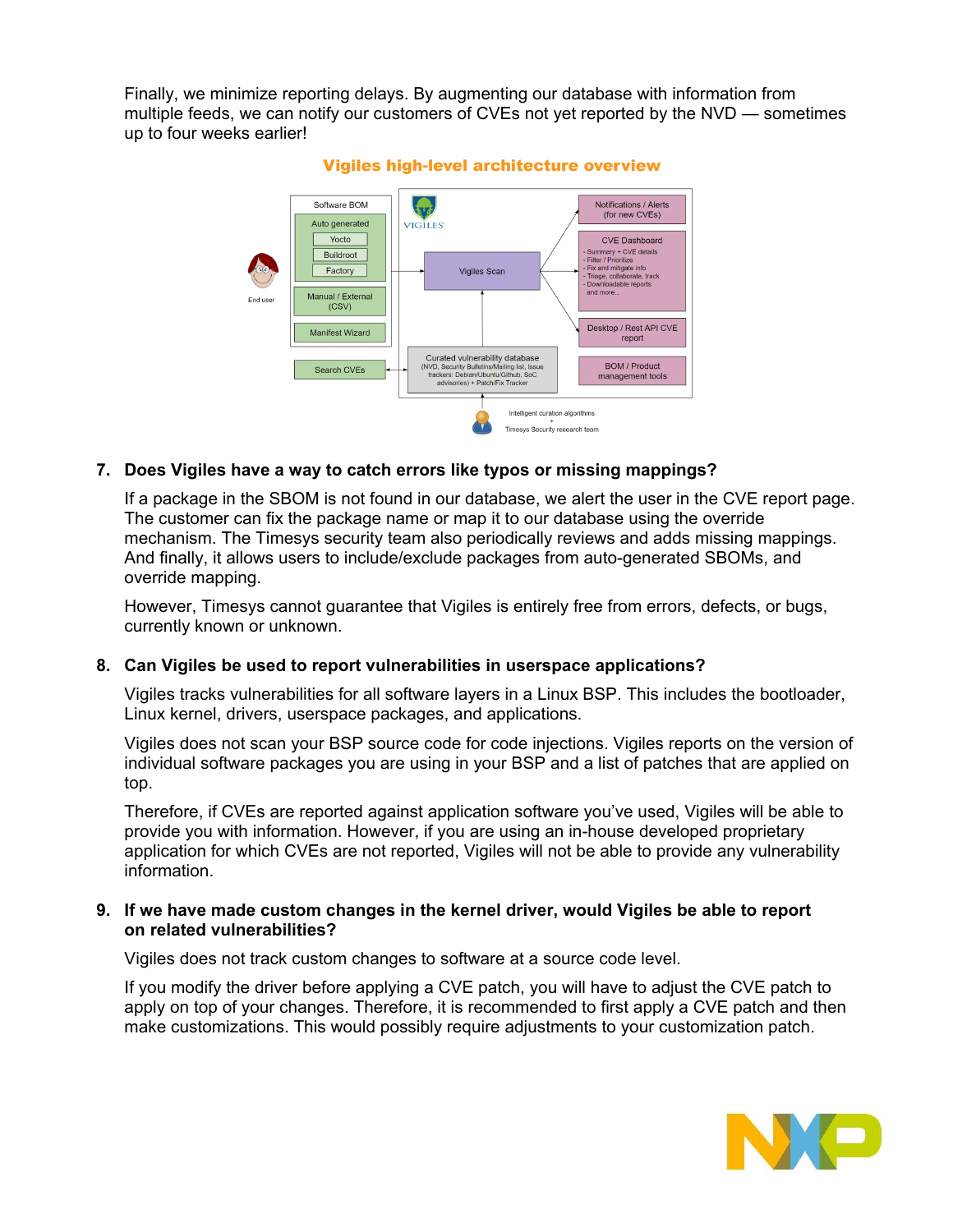# **10. What information is collected when I upload my product manifest for security monitoring?**

Timesys Vigiles only collects package/recipe names, version, patches applied (if any), and build system version information. This information will only be shared with members of your team.

Timesys Vigiles does not require you to upload your product source code.

#### **11. What does Timesys do with the information in my confidential product software manifest?**

We currently don't do anything with the customer information uploaded to Vigiles. Your product manifest(s) will remain in your Vigiles account for as long as you need.

When no longer needed, you can delete the information you've uploaded yourself or ask us to delete it for you.

#### **12. What security measures has Timesys implemented to ensure my product software manifest does not get shared with other Vigiles users?**

By default, all CVE links are private and are not accessible to other users based on login authentication.

#### **13. What assurances can Timesys provide that my product software manifest information will not be hacked or otherwise leaked from Vigiles?**

Timesys stores all manifest information in an encrypted disk.

#### **14. How does Vigiles handle third-party source code that is included, but not shown in Yocto recipes? For example, QtWebEngine has Chromium source code included and hence is subject to the same CVEs as Chromium, with a number of proprietary patches. Will Vigiles report on these CVEs when including QtWebEngine?**

If the Chromium CVEs are also marked for QtWebEngine, they will show up in the Vigiles report for the Qt package that contains QtWebEngine module. If a CVE is reported against Chromium but is not marked as applicable to QtWebEngine, Vigiles will not show it in the report.

Applicability of a CVE reported on one package to another requires engineering triaging. If maintainers of the Qt package do this, CVEs will be marked by them as applicable.

We provide a BSP Maintenance service where our engineering team does the triaging of CVEs. This service could be also used to triage Chromium CVEs for QtWebEngine.

#### **15. How does the vulnerability report get updated to our project account in Vigiles? Does it update automatically or do we/does the developer need to update the report as necessary?**

To obtain an updated Vigiles vulnerability report, you have several options including:

- You can push the software manifest to your Vigiles account every time you run a Yocto build or request a security report using Yocto BitBake commands. When you rerun the build on the same Yocto image, the software manifest can be updated in place. This way, if you add another package to your BSP, it gets reflected in the same product Vigiles report. Because Vigiles stores the older versions of the manifest, you can always go back to view and/or generate reports for older manifests.
- You can subscribe to notifications on new vulnerabilities reported against a manifest. Once a manifest is in Vigiles, you can choose to receive vulnerability notifications daily,

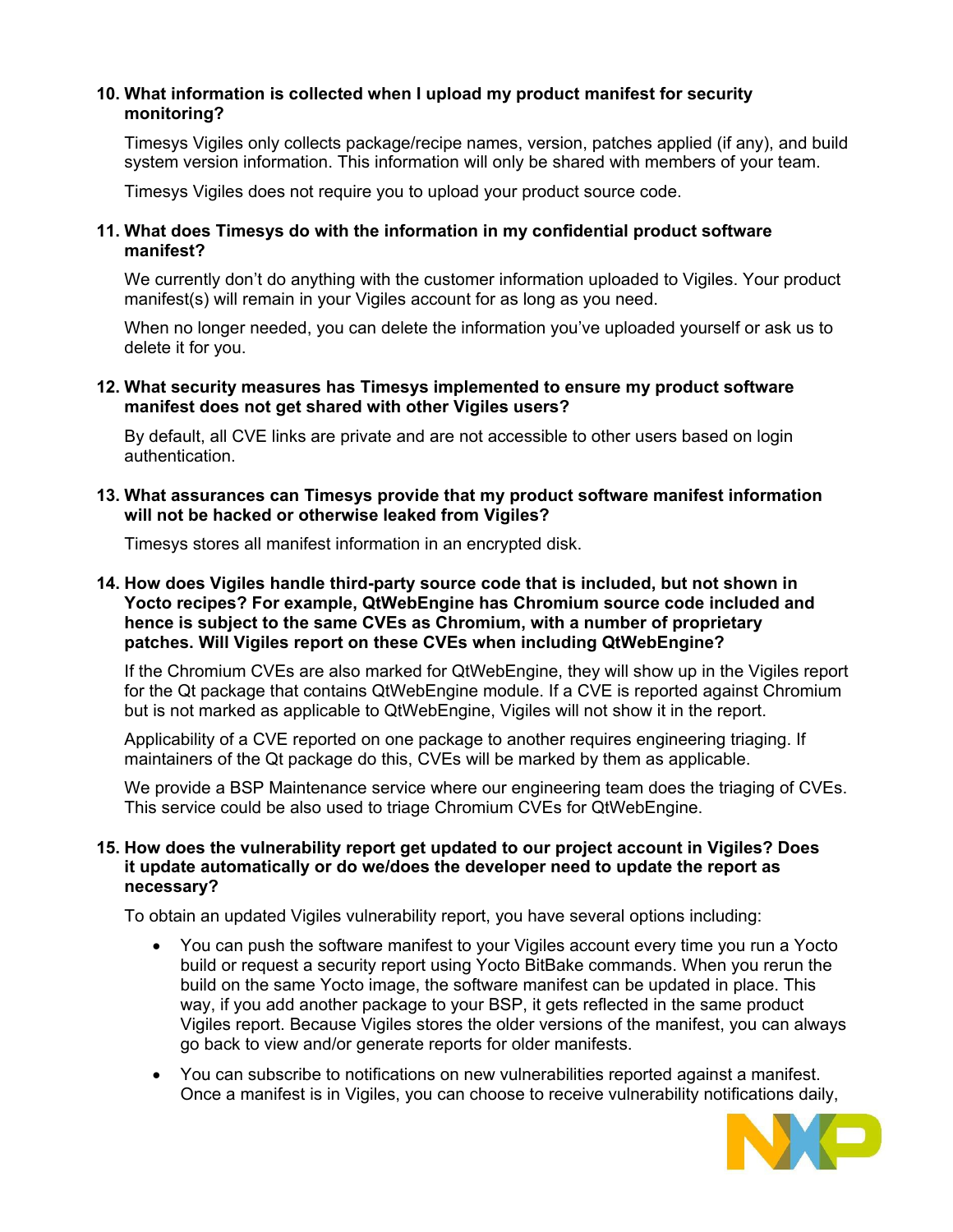weekly or monthly. Vigiles will automatically run a security scan and email you the information based on your cadence preference.

• You have the ability to upload either a new manifest or an updated version of a manifest at any time using the Vigiles UI.

#### **16. Using Vigiles and this product model, who is responsible for fixing/mitigating a vulnerability?**

Vigiles assists with the monitoring and tracking of vulnerabilities and available fixes.

The process of triaging identified CVEs and how they apply to your product, the decision to apply available fixes, the implementation of fixes, and the building and testing of the modified Linux product image is the responsibility of you/your engineering team. Additionally, suggested fixes, patch, and mitigation information is not verified by Timesys.

For those wanting to offload this task, we offer a managed [BSP Maintenance service.](https://www.timesys.com/security/bsp-update-lifecycle-maintenance-service/)

#### **17. I already have Black Duck. Do I really need Vigiles too?**

Black Duck is a good choice to identify and mitigate open source-related risks when all you have is end device binaries to work with. If you are using Yocto or Buildroot, then Vigiles leverages information about exactly what is being built (configurations, patches applied, etc.) to reduce false positives by 95% and reduce CVEs to analyze by 85% as compared to Black Duck. In short, Black Duck users add Vigiles to save many hours of work. Learn more here: <https://www.timesys.com/security/software-composition-analysis-embedded-systems/>

#### **18. What about vulnerabilities not in the CVE dictionary?**

Vigiles does not cover vulnerabilities that are not reported to or published by the CVE Numbering Authorities (CNAs), or "bug" fixes that were missed being identified as vulnerabilities. Additionally, it does not cover undiscovered vulnerabilities. In short, Vigiles is used for *publicly known* vulnerabilities.

To achieve the most comprehensive vulnerability data, Timesys recommends that you run static analysis tools, fuzzing tools, monitor mailing lists, issue trackers, and security bulletins / advisories.

#### **19. How can I report an issue?**

You can report an issue or submit feedback by creating a support ticket within Vigiles. Typically, issues are addressed within 72 hours. Once the issue is resolved, all Vigiles users benefit from it, so users are encouraged to report any issues. Additionally, issues can be reported to the NVD and/or [MITRE.](https://cve.mitre.org/)

# <span id="page-7-0"></span>**Glossary of Terms**

**CNA: CVE Numbering Authorities** are organizations from around the world that are authorized to assign CVE IDs to vulnerabilities affecting products within their distinct, agreed-upon scope, for inclusion in first-time public announcements of new vulnerabilities. [\(Source\)](https://cve.mitre.org/cve/cna.html)

**CPE: Common Platform Enumeration** is a structured naming scheme for information technology systems, software, and packages. Based upon the generic syntax for Uniform Resource Identifiers (URI), CPE includes a formal name format, a method for checking names against a system, and a description format for binding text and tests to a name. [\(Source\)](https://nvd.nist.gov/products/cpe)